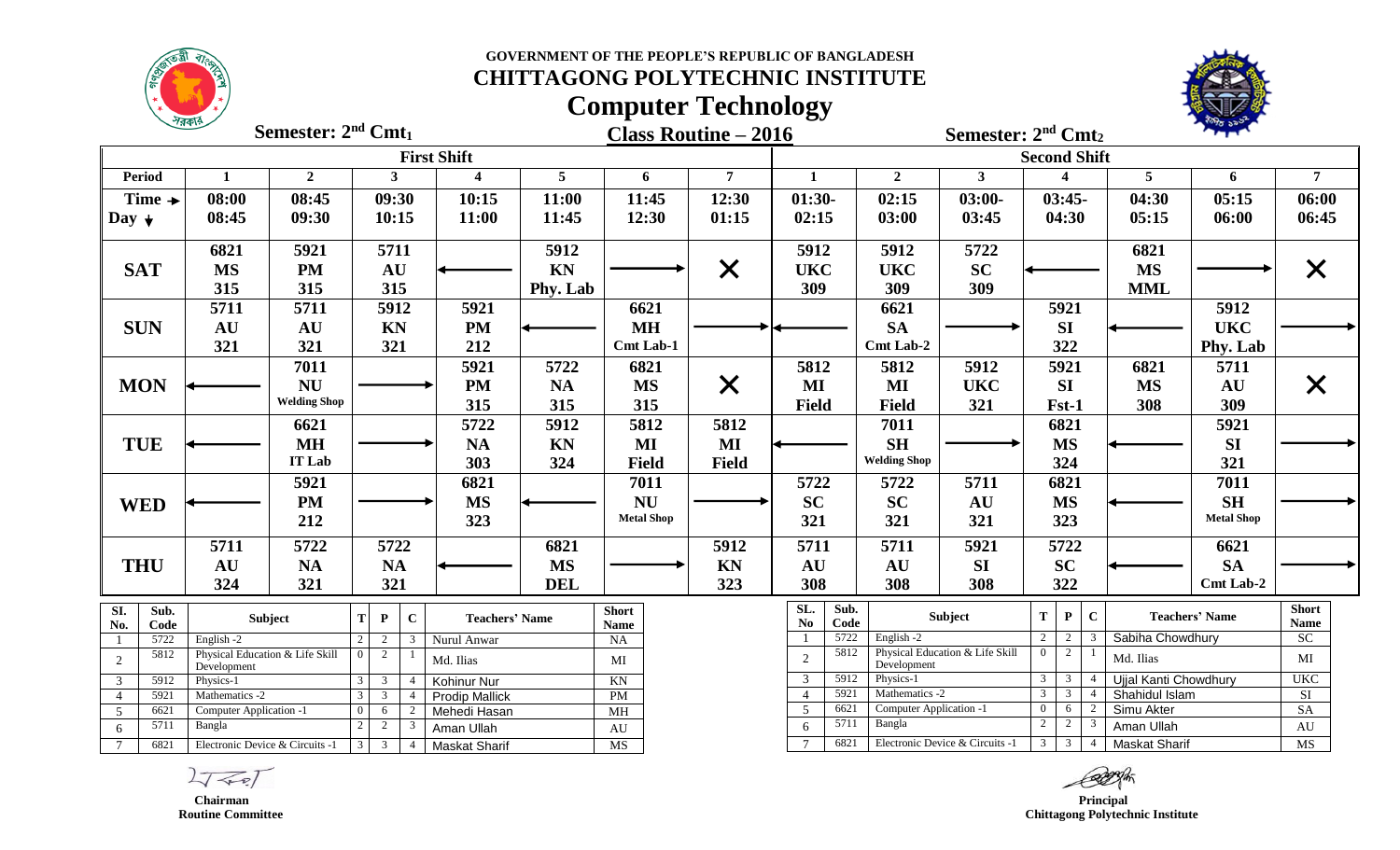**GOVERNMENT OF THE PEOPLE'S REPUBLIC OF BANGLADESH**



### **CHITTAGONG POLYTECHNIC INSTITUTE**

# **Computer Technology**



**Class Routine – 2016 Semester: 4 Semester: 4 th Cmt<sup>2</sup> Semester: 4<sup>th</sup> Cmt<sub>1</sub>** 

|                                  |                    |                                                |                |                     |                |                | <b>First Shift</b>             |                  |                       |                   |                   |                |              |                       |                                |                | <b>Second Shift</b>      |                |                      |                       |                   |  |
|----------------------------------|--------------------|------------------------------------------------|----------------|---------------------|----------------|----------------|--------------------------------|------------------|-----------------------|-------------------|-------------------|----------------|--------------|-----------------------|--------------------------------|----------------|--------------------------|----------------|----------------------|-----------------------|-------------------|--|
| <b>Period</b>                    |                    | 1                                              | $\overline{2}$ |                     | 3              |                | $\boldsymbol{4}$               | 5                |                       | 6                 | $\overline{7}$    | $\mathbf{1}$   |              | $\overline{2}$        | $\mathbf{3}$                   |                |                          |                | 5                    | 6                     | $\overline{7}$    |  |
|                                  | Time $\rightarrow$ | 08:00                                          | 08:45          |                     | 09:30          |                | 10:15                          | 11:00            |                       | 11:45             | 12:30             | $01:30-$       |              | 02:15                 | $03:00-$                       |                | $03:45-$                 |                | 04:30                | 05:15                 | 06:00             |  |
| Day $\downarrow$                 |                    | 08:45                                          | 09:30          |                     | 10:15          |                | 11:00                          | 11:45            |                       | 12:30             | 01:15             | 02:15          |              | 03:00                 | 03:45                          |                | 04:30                    |                | 05:15                | 06:00                 | 06:45             |  |
|                                  |                    |                                                | 6642           |                     |                |                |                                | 6844             |                       |                   |                   |                |              | 6642                  |                                |                | 6745                     |                | 5942                 |                       |                   |  |
| <b>SAT</b>                       |                    |                                                | <b>HR</b>      |                     |                |                |                                | MI               |                       |                   |                   |                |              | <b>HR</b>             |                                |                | MU                       |                | <b>RH</b>            |                       |                   |  |
|                                  |                    |                                                | Cmt Lab-3      |                     |                |                |                                | <b>BEL</b>       |                       |                   | $\bm{\mathsf{X}}$ |                |              | <b>Cmt Lab-1</b>      |                                |                | 323                      |                | 323                  | $\bm{\mathsf{X}}$     | X                 |  |
|                                  |                    |                                                | 6631           |                     |                |                | 6844                           | 6745             |                       |                   |                   |                |              | 6645                  |                                |                | 6844                     |                | 6642                 |                       |                   |  |
| <b>SUN</b>                       |                    |                                                | <b>MH</b>      |                     |                |                | MI                             | MU               |                       |                   |                   |                |              | AK                    |                                |                | MI                       |                | <b>HR</b>            |                       |                   |  |
|                                  |                    |                                                | Cmt Lab-2      |                     |                |                |                                | 321              |                       | $\bm{\mathsf{X}}$ | $\times$          |                |              | <b>Cmt Lab-4</b>      |                                |                | 218                      |                |                      | $\bm{\times}$         | $\bm{\mathsf{X}}$ |  |
|                                  |                    |                                                |                |                     |                |                | 321                            |                  |                       |                   |                   |                |              |                       |                                |                |                          |                | 218                  |                       |                   |  |
|                                  |                    |                                                | 6642           |                     |                |                | 5821                           | 6844             |                       | 5942              |                   | 6844           |              | 6631                  | 6745                           |                |                          |                | 6642                 |                       |                   |  |
| <b>MON</b>                       |                    |                                                | <b>HR</b>      |                     |                |                | <b>SMN</b>                     | MI               |                       | <b>SA</b>         | $\bm{\mathsf{X}}$ | MI             |              | <b>MH</b>             | MU                             |                |                          |                | <b>HR</b>            |                       | $\bm{\mathsf{X}}$ |  |
|                                  |                    |                                                | Cmt Lab-3      |                     |                |                | 324                            | 323              |                       | 323               |                   | 323            |              | 323                   | 323                            |                |                          |                | Cmt Lab-3            |                       |                   |  |
|                                  |                    | 6642                                           | 6844           |                     | 6745           |                |                                | 6645             |                       |                   |                   |                |              | 6745                  |                                |                |                          |                | 6645                 |                       |                   |  |
| <b>TUE</b>                       |                    | <b>HR</b>                                      | MI             |                     | MU             |                |                                | AK               |                       |                   | $\times$          |                |              | MU                    |                                |                |                          |                | AK                   |                       | $\bm{\mathsf{X}}$ |  |
|                                  |                    | 324                                            | 324            |                     | 324            |                |                                | Cmt Lab-3        |                       |                   |                   |                |              | <b>EMS</b>            |                                |                |                          |                | Cmt Lab-2            |                       |                   |  |
|                                  |                    | 5942                                           | 6642           |                     | 6631           |                |                                | 6645             |                       |                   |                   | 5821           |              | 6631                  | 5942                           |                |                          |                | 6844                 |                       |                   |  |
| <b>WED</b>                       |                    | <b>SA</b>                                      | <b>HR</b>      |                     | <b>MH</b>      |                |                                | $\mathbf{AK}$    |                       |                   | $\bm{\times}$     | <b>SMN</b>     |              | <b>MH</b>             | <b>RH</b>                      |                |                          |                | $\bf{MI}$            |                       | X                 |  |
|                                  |                    | 324                                            | 324            |                     | 324            |                |                                | <b>Cmt Lab-4</b> |                       |                   |                   | 324            |              | 323                   | 323                            |                |                          |                | <b>BEL</b>           |                       |                   |  |
|                                  |                    |                                                | 6745           |                     |                |                | 5821                           | 6631             |                       |                   |                   |                |              | 6631                  |                                |                | 6844                     |                | 5821                 | 6642                  |                   |  |
|                                  |                    |                                                |                |                     |                |                |                                |                  |                       |                   |                   |                |              |                       |                                |                |                          |                |                      |                       |                   |  |
| <b>THU</b>                       |                    |                                                | MU             |                     |                |                | <b>SMN</b>                     | <b>MH</b>        |                       | $\bm{\mathsf{X}}$ | $\times$          |                |              | <b>MH</b>             |                                |                | MI                       |                | <b>SMN</b>           | <b>HR</b>             | X                 |  |
|                                  |                    |                                                | <b>EMS</b>     |                     |                |                | 324                            | 323              |                       |                   |                   |                |              | Cmt Lab-2             |                                |                | 315                      |                | 324                  | 323                   |                   |  |
| SI.                              | Sub.               |                                                | Subject        | T.                  | P              | $\mathbf C$    | <b>Teachers' Name</b>          |                  | <b>Short</b>          |                   |                   | SL.            | Sub.         |                       | Subject                        | T              | $\mathbf{P}$             | $\mathbf{C}$   |                      | <b>Teachers' Name</b> | <b>Short</b>      |  |
| No.                              | Code               |                                                |                |                     |                |                |                                |                  | <b>Name</b>           |                   |                   | No             | Code<br>6642 |                       | Programming Language-2         | $\overline{2}$ |                          |                | Habibur Rahman       |                       | <b>Name</b>       |  |
|                                  | 6642<br>6645       | Programming Language-2<br>CAD & Graphic Design |                | 2<br>$\overline{0}$ | 6              | $\overline{4}$ | Habibur Rahman                 |                  | HR                    |                   |                   | $\mathcal{L}$  | 6645         | CAD & Graphic Design  |                                | $\overline{0}$ | 6<br>6                   |                | <b>Abdul Kader</b>   |                       | HR<br>AK          |  |
| $\overline{2}$<br>$\overline{3}$ | 6844               | Digital Electronics-2                          |                | $\mathbf{3}$        | 6<br>3         | 2              | Abdul Kader<br>Md. Israil Shek |                  | AK<br>$\overline{MI}$ |                   |                   | $\mathfrak{Z}$ | 6844         | Digital Electronics-2 |                                | $\overline{3}$ | $\overline{3}$           |                | Md. Israil Shek      |                       | MI                |  |
| $\overline{4}$                   | 6631               | Data Structure & Algorithm                     |                | $2^{\circ}$         | 3              | 3              | Mehedi Hasan                   |                  | <b>MH</b>             |                   |                   |                | 6631         |                       | Data Structure & Algorithm     |                | $2 \mid 3$               | $\overline{3}$ | Mehedi Hasan         |                       | MH                |  |
| 5                                | 6745               | Electrical Circuits & Machines                 |                | $2^{\circ}$         | 3              | 3              | Mohi Uddin                     |                  | $\overline{MU}$       |                   |                   | 5              | 6745         |                       | Electrical Circuits & Machines | $\overline{2}$ | $\overline{\phantom{a}}$ | -3             | Mohi Uddin           |                       | MU                |  |
| 6                                | 5942               | <b>Discrete Mathematics</b>                    |                | $\overline{2}$      | $\Omega$       |                | Simu Akter                     |                  | <b>SA</b>             |                   |                   | 6              | 5942         | Discrete Mathematics  |                                | $\overline{2}$ | $\overline{0}$           |                | Robiul Hoque         |                       | RH                |  |
| $7\overline{ }$                  | 5821               | Social Science-II                              |                | $2^{\circ}$         | $\overline{0}$ | 2              | Sayed Mohamman Noman           |                  | <b>SMN</b>            |                   |                   |                | 5821         | Social Science-II     |                                |                | $2 \quad 0$              | 2              | Sayed Mohamman Noman |                       | <b>SMN</b>        |  |

 **Principal Chittagong Polytechnic Institute**

 $2777$ 

 **Chairman Routine Committee**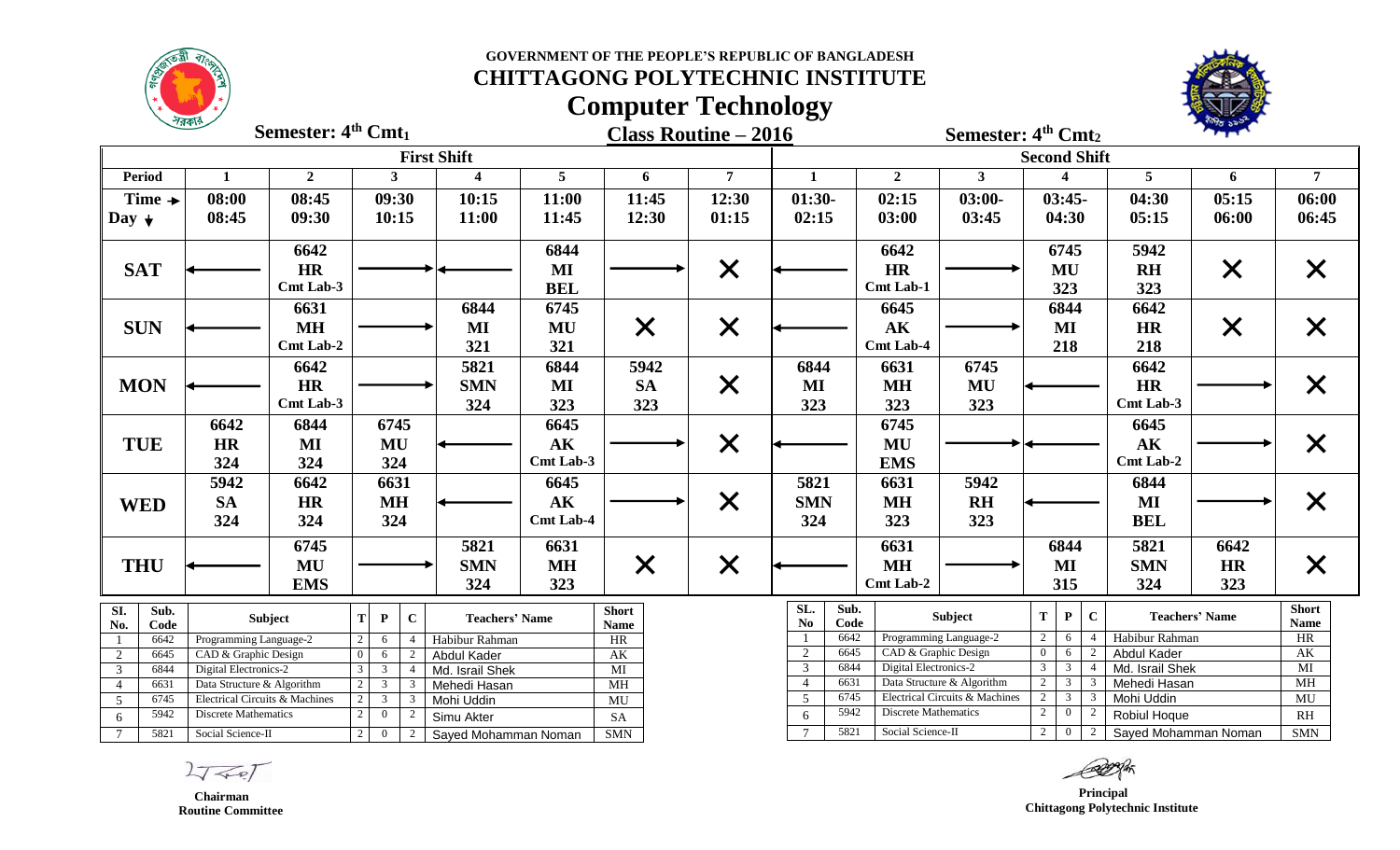**GOVERNMENT OF THE PEOPLE'S REPUBLIC OF BANGLADESH CHITTAGONG POLYTECHNIC INSTITUTE**



# **Computer Technology**



|                                     | 75519                                    | Semester: 5 <sup>th</sup> Cmt <sub>1</sub> |                                    |                |              |                                        |                 |                             | <b>Class Routine – 2016</b> |                                  |              |                                       | Semester: 5 <sup>th</sup> Cmt <sub>2</sub> |                     |                |             |                                  | <b>PORE PAIR</b>      |                             |
|-------------------------------------|------------------------------------------|--------------------------------------------|------------------------------------|----------------|--------------|----------------------------------------|-----------------|-----------------------------|-----------------------------|----------------------------------|--------------|---------------------------------------|--------------------------------------------|---------------------|----------------|-------------|----------------------------------|-----------------------|-----------------------------|
|                                     |                                          |                                            |                                    |                |              | <b>First Shift</b>                     |                 |                             |                             |                                  |              |                                       |                                            | <b>Second Shift</b> |                |             |                                  |                       |                             |
| <b>Period</b>                       | $\mathbf{1}$                             | $\overline{2}$                             |                                    | 3              |              | $\overline{\mathbf{4}}$                | $5\overline{)}$ | 6                           | $\overline{7}$              | $\mathbf{1}$                     |              | $\overline{2}$                        | 3 <sup>1</sup>                             |                     | 4              |             | 5                                | 6                     | $\overline{7}$              |
| Time $\rightarrow$                  | 08:00                                    | 08:45                                      |                                    | 09:30          |              | 10:15                                  | 11:00           | 11:45                       | 12:30                       | $01:30-$                         |              | 02:15                                 | $03:00-$                                   |                     | $03:45-$       |             | 04:30                            | 05:15                 | 06:00                       |
| Day $\downarrow$                    | 08:45                                    | 09:30                                      |                                    | 10:15          |              | 11:00                                  | 11:45           | 12:30                       | 01:15                       | 02:15                            |              | 03:00                                 | 03:45                                      |                     | 04:30          |             | 05:15                            | 06:00                 | 06:45                       |
|                                     |                                          | 6654                                       |                                    |                |              | 5851                                   | 6651            | 6653                        | 6652                        |                                  |              | 6651                                  |                                            |                     | 5840           |             | 6652                             | 6654                  |                             |
| <b>SAT</b>                          |                                          | TK                                         |                                    |                |              | <b>ATB</b>                             | <b>MH</b>       | <b>SK</b>                   | <b>MY</b>                   |                                  |              | <b>MH</b>                             |                                            |                     | <b>SKD</b>     |             | <b>MY</b>                        | TK                    | $\bm{\mathsf{X}}$           |
|                                     |                                          | Cmt Lab-2                                  |                                    |                |              | 324                                    | 322             | 323                         | 323                         |                                  |              | <b>Cmt Lab-2</b>                      |                                            | Cmt Lab-2           |                |             | 322                              | 322                   |                             |
|                                     | 6653                                     | 6652                                       |                                    | 5851           |              | 5840                                   |                 | 8551                        |                             |                                  |              | 8551                                  |                                            |                     |                |             | 6653                             |                       | 6654                        |
| <b>SUN</b>                          | <b>SK</b>                                | <b>MY</b>                                  |                                    | <b>ATB</b>     |              | <b>SKD</b>                             |                 | <b>ASC</b>                  |                             |                                  |              | <b>HR</b>                             |                                            |                     |                |             | <b>SK</b>                        |                       | TK                          |
|                                     | 323                                      | 323                                        |                                    | 324            |              | 323                                    |                 | Cmt Lab-2                   |                             |                                  |              | Cmt Lab-3                             |                                            |                     |                |             | Cmt Lab-2                        |                       | <b>Cmt Lab-2</b>            |
|                                     |                                          | 6651                                       |                                    |                |              |                                        | 6653            |                             |                             |                                  |              | 6652                                  |                                            |                     | 6651           |             | 6653                             | 5851                  |                             |
| <b>MON</b>                          |                                          | <b>MH</b>                                  |                                    |                |              |                                        | <b>SK</b>       |                             | $\times$                    |                                  |              | <b>MY</b>                             |                                            |                     | <b>MH</b>      |             | <b>SK</b>                        | <b>ATB</b>            | X                           |
|                                     |                                          | Cmt Lab-2                                  |                                    |                |              |                                        | Cmt Lab-3       |                             |                             |                                  |              | <b>Cmt Lab-4</b>                      |                                            |                     | 322            |             | 322                              | 308                   |                             |
|                                     |                                          | 6653                                       |                                    |                |              | 6651                                   | 6654            |                             |                             |                                  |              | 6653                                  |                                            |                     | 5851           |             |                                  | 6654                  |                             |
| <b>TUE</b>                          |                                          | <b>SK</b>                                  |                                    |                |              | <b>MH</b>                              | TK              | $\times$                    | $\times$                    |                                  |              | <b>SK</b>                             |                                            |                     | ATB            |             |                                  | TK                    |                             |
|                                     |                                          | Cmt Lab-3                                  |                                    |                |              | 323                                    | 323             |                             |                             |                                  |              | Cmt Lab-2                             |                                            |                     | 308            |             |                                  | Cmt Lab-3             |                             |
|                                     | 6651                                     |                                            |                                    | 5840           |              | 6652                                   |                 | 6654                        |                             | 6653                             |              | 5840                                  | 6651                                       |                     | 6652           |             |                                  | 8551                  |                             |
| <b>WED</b>                          | <b>MH</b>                                | X                                          |                                    | <b>SKD</b>     |              | <b>MY</b>                              |                 | TK                          |                             | <b>SK</b>                        |              | <b>SKD</b>                            | <b>MH</b>                                  |                     | <b>MY</b>      |             |                                  | <b>HR</b>             |                             |
|                                     | 323                                      |                                            |                                    | 323            |              | <b>Cmt Lab-1</b>                       |                 | Cmt Lab-2                   |                             | 322                              |              | 322                                   | 322                                        |                     | 322            |             |                                  | Cmt Lab-3             |                             |
|                                     |                                          | 6652                                       |                                    |                |              | 6654                                   |                 | 8551                        |                             |                                  |              | 6654                                  |                                            |                     | 6652           |             | 6651                             |                       |                             |
| <b>THU</b>                          |                                          | <b>MY</b>                                  |                                    |                |              | TK                                     |                 | <b>ASC</b>                  |                             |                                  |              | TK                                    |                                            |                     | <b>MY</b>      |             | <b>MH</b>                        | $\times$              | X                           |
|                                     |                                          | <b>Cmt Lab-4</b>                           |                                    |                |              | Cmt Lab-3                              |                 | <b>Cmt Lab-2</b>            |                             |                                  |              | Cmt Lab-3                             |                                            |                     | Cmt Lab-3      |             | 323                              |                       |                             |
| SI.<br>Sub.<br>No.<br>Code          |                                          | Subject                                    | $\bf{T}$                           | $\mathbf{P}$   | $\mathbf{C}$ | <b>Teachers' Name</b>                  |                 | <b>Short</b><br><b>Name</b> |                             | SL.<br><b>No</b>                 | Sub.<br>Code |                                       | Subject                                    | T                   | $\mathbf{P}$   | $\mathbf C$ |                                  | <b>Teachers' Name</b> | <b>Short</b><br><b>Name</b> |
| 6651<br>-1                          | Microprocessor and<br>Microcomputer-1    |                                            | $\mathbf{3}$                       | $\mathbf{3}$   |              | Mehedi Hasan                           |                 | MH                          |                             |                                  | 6651         | Microprocessor and<br>Microcomputer-1 |                                            | 3 <sup>1</sup>      | $\overline{3}$ |             | Mehedi Hasan                     |                       | MH                          |
| 2<br>6652                           | Computer Architecture                    |                                            | $\mathfrak{Z}$                     | $\mathfrak{Z}$ |              | Maksuda Yeasmin                        |                 | $\overline{MY}$             |                             | 2                                | 6652         | <b>Computer Architecture</b>          |                                            | $3-1$               | $\overline{3}$ |             | Maksuda Yeasmin                  |                       | MY                          |
| $\overline{\mathbf{3}}$<br>6653     | Programming Language-3                   |                                            | $\overline{2}$                     | 6              |              | Swarup Karmakar                        |                 | SK                          |                             | $\mathfrak{Z}$<br>$\overline{4}$ | 6653<br>6654 | Programming Language-3                | Database Management System                 | 2<br>$\overline{2}$ | 6<br>6         |             | Swarup Karmakar<br>Taslima Katun |                       | SK<br>TK                    |
| 6654<br>$\overline{4}$<br>8551<br>5 | Database Management System<br>Web Design |                                            | $\overline{2}$<br>$\boldsymbol{0}$ | 6<br>6         | -4           | Taslima Katun<br>Abdus Salam Chowdhury |                 | TK<br><b>ASC</b>            |                             | 5 <sup>5</sup>                   | 8551         | Web Design                            |                                            | $\Omega$            | 6              | 2           | Habibur Rahman                   |                       | HR                          |
| 5851<br>6                           | Book Keeping & Accounting                |                                            | 2                                  | $\overline{0}$ | 2            | Abu Taher Boyuin                       |                 | ATB                         |                             | 6                                | 5851         |                                       | Book Keeping & Accounting                  | $\overline{2}$      | $\overline{0}$ |             | Abu Taher Boyuin                 |                       | ATB                         |
| 5840<br>$7\phantom{.0}$             | <b>Environmental Management</b>          |                                            | 2                                  | $\overline{0}$ | 2            | Supti Kona Devi                        |                 | <b>SKD</b>                  |                             | $\tau$                           | 5840         | <b>Environmental Management</b>       |                                            | $2\sqrt{ }$         | $\overline{0}$ | 2           | Supti Kona Devi                  |                       | <b>SKD</b>                  |

 $2777$ 

 **Chairman Routine Committee**

 **Principal Chittagong Polytechnic Institute**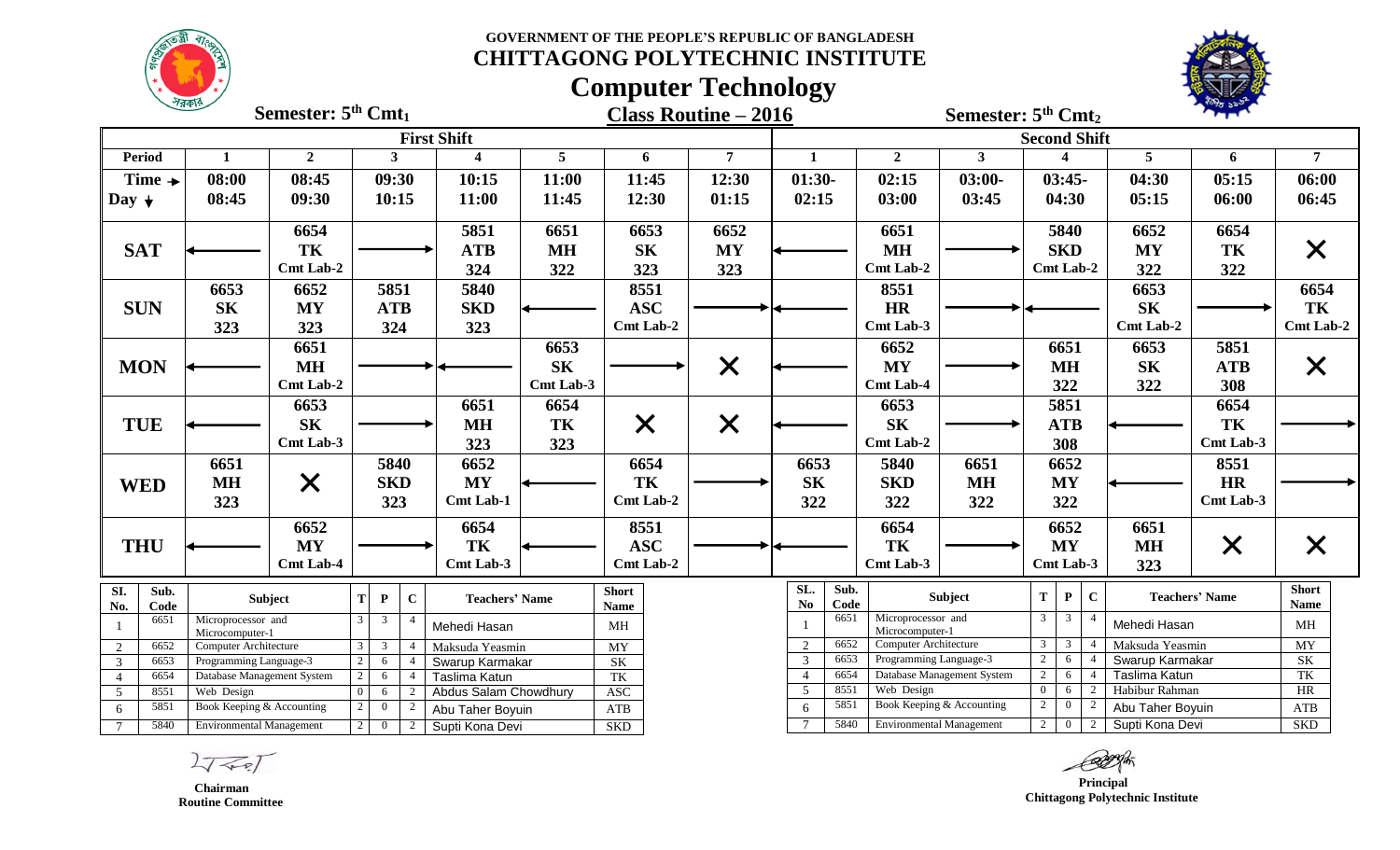**GOVERNMENT OF THE PEOPLE'S REPUBLIC OF BANGLADESH CHITTAGONG POLYTECHNIC INSTITUTE**



### **Computer Technology**



|                                             | <u> সরকার</u>                                        | Semester: $7th$ Cmt <sub>1</sub> |                                                  |                       |                  | <b>Class Routine – 2016</b> |                |                                                           |                              | Semester: 7 <sup>th</sup> Cmt <sub>2</sub> |                                  |                     |                |                                 | <b>ARE SPEAR</b>      |                      |
|---------------------------------------------|------------------------------------------------------|----------------------------------|--------------------------------------------------|-----------------------|------------------|-----------------------------|----------------|-----------------------------------------------------------|------------------------------|--------------------------------------------|----------------------------------|---------------------|----------------|---------------------------------|-----------------------|----------------------|
|                                             |                                                      |                                  |                                                  | <b>First Shift</b>    |                  |                             |                |                                                           |                              |                                            | <b>Second Shift</b>              |                     |                |                                 |                       |                      |
| <b>Period</b>                               | $\mathbf{1}$                                         | $\overline{2}$                   | $\mathbf{3}$                                     | $\boldsymbol{4}$      | $5\overline{)}$  | 6                           | $\overline{7}$ | $\mathbf{1}$                                              | $\overline{2}$               | 3 <sup>1</sup>                             |                                  |                     |                | 5                               | 6                     | $7\overline{ }$      |
| Time $\rightarrow$                          | 08:00                                                | 08:45                            | 09:30                                            | 10:15                 | 11:00            | 11:45                       | 12:30          | $01:30-$                                                  | 02:15                        | $03:00-$                                   |                                  | $03:45-$            |                | 04:30                           | 05:15                 | 06:00                |
| Day $\downarrow$                            | 08:45                                                | 09:30                            | 10:15                                            | 11:00                 | 11:45            | 12:30                       | 01:15          | 02:15                                                     | 03:00                        | 03:45                                      |                                  | 04:30               |                | 05:15                           | 06:00                 | 06:45                |
|                                             |                                                      | 6671                             |                                                  | 5852                  | 5853             | 6673                        |                |                                                           | 6671                         |                                            |                                  | 5853                |                |                                 | 6674                  |                      |
| <b>SAT</b>                                  |                                                      | <b>SA</b>                        |                                                  | MI                    | MI               | <b>ASC</b>                  | $\times$       |                                                           | <b>SA</b>                    |                                            |                                  | MI                  |                |                                 | <b>SK</b>             |                      |
|                                             |                                                      | <b>Cmt Lab-4</b>                 |                                                  | 308                   | 308              | 322                         |                |                                                           | <b>Cmt Lab-4</b>             |                                            |                                  | 306                 |                |                                 | <b>Cmt Lab-4</b>      |                      |
|                                             |                                                      | 6673                             |                                                  | 8572                  |                  | 6674                        |                |                                                           | 6673                         |                                            |                                  | 5852                |                | 6671                            |                       |                      |
| <b>SUN</b>                                  |                                                      | <b>ASC</b>                       |                                                  | <b>MY</b>             |                  | <b>SK</b>                   |                |                                                           | <b>ASC</b>                   |                                            |                                  | MI                  |                | <b>SA</b>                       | $\times$              |                      |
|                                             |                                                      | Cmt Lab-1                        |                                                  | <b>Cmt Lab-1</b>      |                  | <b>Cmt Lab-4</b>            |                |                                                           | Cmt Lab-1                    |                                            |                                  | 306                 |                | 322                             |                       |                      |
|                                             |                                                      | 6671                             |                                                  | 8572                  | 6672             |                             |                |                                                           | 6673                         |                                            |                                  | 5853                |                | 6672                            | 8572                  |                      |
| <b>MON</b>                                  |                                                      | <b>SA</b>                        |                                                  | <b>MY</b>             | <b>RH</b>        | X                           | $\times$       |                                                           | <b>ASC</b>                   |                                            |                                  | MI                  |                | <b>RH</b>                       | <b>MY</b>             | $\bm{\times}$        |
|                                             |                                                      | <b>Cmt Lab-4</b>                 |                                                  | 322                   | 322              |                             |                |                                                           | Cmt Lab-1                    |                                            |                                  | 306                 |                | 323                             | 323                   |                      |
|                                             | 6671                                                 | 8572                             | 6672                                             | 5853                  | 5852             | 6673                        |                |                                                           | 6672                         |                                            |                                  | 5852                |                | 8572                            | 6671                  |                      |
| <b>TUE</b>                                  | <b>SA</b>                                            | <b>MY</b>                        | <b>RH</b>                                        | MI                    | $\bf MI$         | <b>ASC</b>                  | $\times$       |                                                           | <b>HR</b>                    |                                            |                                  | MI                  |                | <b>MY</b>                       | <b>SA</b>             | $\bm{\mathsf{X}}$    |
|                                             | 322                                                  | 322                              | 322                                              | 308                   | 308              | 308                         |                |                                                           | Cmt Lab-1                    |                                            |                                  | 306                 |                | 322                             | 322                   |                      |
|                                             |                                                      | 8572                             |                                                  | 6671                  |                  | 6673                        |                |                                                           | 8572                         |                                            |                                  | 6673                |                |                                 | 6674                  |                      |
| <b>WED</b>                                  |                                                      | <b>MY</b>                        |                                                  | <b>SA</b>             |                  | <b>ASC</b>                  |                |                                                           | <b>MY</b>                    |                                            |                                  | <b>ASC</b>          |                |                                 | <b>SK</b>             |                      |
|                                             |                                                      | Cmt Lab-2                        |                                                  | Cmt Lab-2             |                  | <b>Cmt Lab-1</b>            |                |                                                           | Cmt Lab-3                    |                                            |                                  | Cmt Lab-3           |                |                                 | <b>Cmt Lab-4</b>      |                      |
|                                             |                                                      | 6672                             |                                                  |                       | 6674             |                             |                |                                                           | 6671                         |                                            |                                  | 6673                |                | 8572                            | 6672                  |                      |
| <b>THU</b>                                  |                                                      | <b>RH</b>                        |                                                  |                       | <b>SK</b>        |                             | $\times$       |                                                           | <b>SA</b>                    |                                            |                                  | <b>ASC</b>          |                | <b>MY</b>                       | <b>RH</b>             | X                    |
|                                             |                                                      | Cmt Lab-2                        |                                                  |                       | <b>Cmt Lab-4</b> |                             |                |                                                           | <b>Cmt Lab-4</b>             |                                            |                                  | <b>Cmt Lab-1</b>    |                | 322                             | 322                   |                      |
| SI.<br>Sub.<br>No.<br>Code                  |                                                      | <b>Subject</b>                   | $\mathbf C$<br>$\mathbf P$<br>T                  | <b>Teachers' Name</b> |                  | <b>Short</b><br><b>Name</b> |                | SL.<br>Sub.<br>No<br>Code                                 |                              | Subject                                    | T                                | ${\bf P}$           | $\mathbf{C}$   |                                 | <b>Teachers' Name</b> | <b>Short</b><br>Name |
| 6671                                        | Embedded Systems & PLC                               |                                  | $\overline{2}$<br>6                              | Simu Akter            |                  | SA                          |                | 6671<br>-1                                                | Embedded Systems & PLC       |                                            | 2                                | 6                   | $\overline{4}$ | Simu Akter                      |                       | SA                   |
| 8572<br>2                                   | Multimedia and Graphics                              |                                  | $\overline{3}$<br>$\mathbf{3}$<br>$\overline{4}$ | Maksuda Yeasmin       |                  | <b>MY</b>                   |                | $\overline{2}$<br>8572<br>$\overline{\mathbf{3}}$<br>6672 | Multimedia and Graphics      | System Analysis and Design                 | $\overline{3}$<br>2              | $\overline{3}$<br>6 | $\overline{4}$ | Maksuda Yeasmin<br>Robiul Hoque |                       | MY<br><b>RH</b>      |
| 6672<br>3<br>6673                           | System Analysis and Design<br>Data Communication and |                                  | 2<br>6<br>2<br>6<br>$\overline{4}$               | Robiul Hoque          |                  | RH                          |                | 6673                                                      | Data Communication and       |                                            | 2                                | 6                   |                |                                 |                       |                      |
| $\overline{4}$                              | Network -2                                           |                                  |                                                  | Simu Akter            |                  | SA                          |                | $\overline{4}$                                            | Network -2                   |                                            |                                  |                     |                | Abdus Salam Chowdhury           |                       | <b>ASC</b>           |
| 6674<br>5<br>5852                           | Computer Engineering Project                         |                                  | 6<br>$\overline{2}$                              | Swarup Karmakar       |                  | SK                          |                | 6674<br>5<br>5852                                         | <b>Industrial Management</b> | <b>Computer Engineering Project</b>        | $\overline{0}$<br>$\overline{2}$ | 6<br>$\bf{0}$       | 2<br>2         | Swarup Karmakar                 |                       | SK                   |
| 6                                           | <b>Industrial Management</b>                         |                                  | $\overline{0}$<br>2                              | Md. Ilias             |                  | $\rm MI$                    |                | 6<br>5853                                                 | Entrepreneurship             |                                            |                                  | $2 \mid 0$          | 2              | Md. Ilias<br>Md. Ilias          |                       | MI<br>MI             |
| 5853<br>$7\overline{ }$<br>Entrepreneurship |                                                      |                                  | 2<br>$\overline{0}$<br>2                         | Md. Ilias             |                  | MI                          |                |                                                           |                              |                                            |                                  |                     |                |                                 |                       |                      |

 $L\sqrt{2}$ 

 **Chairman Routine Committee**

*Principal*  **Chittagong Polytechnic Institute**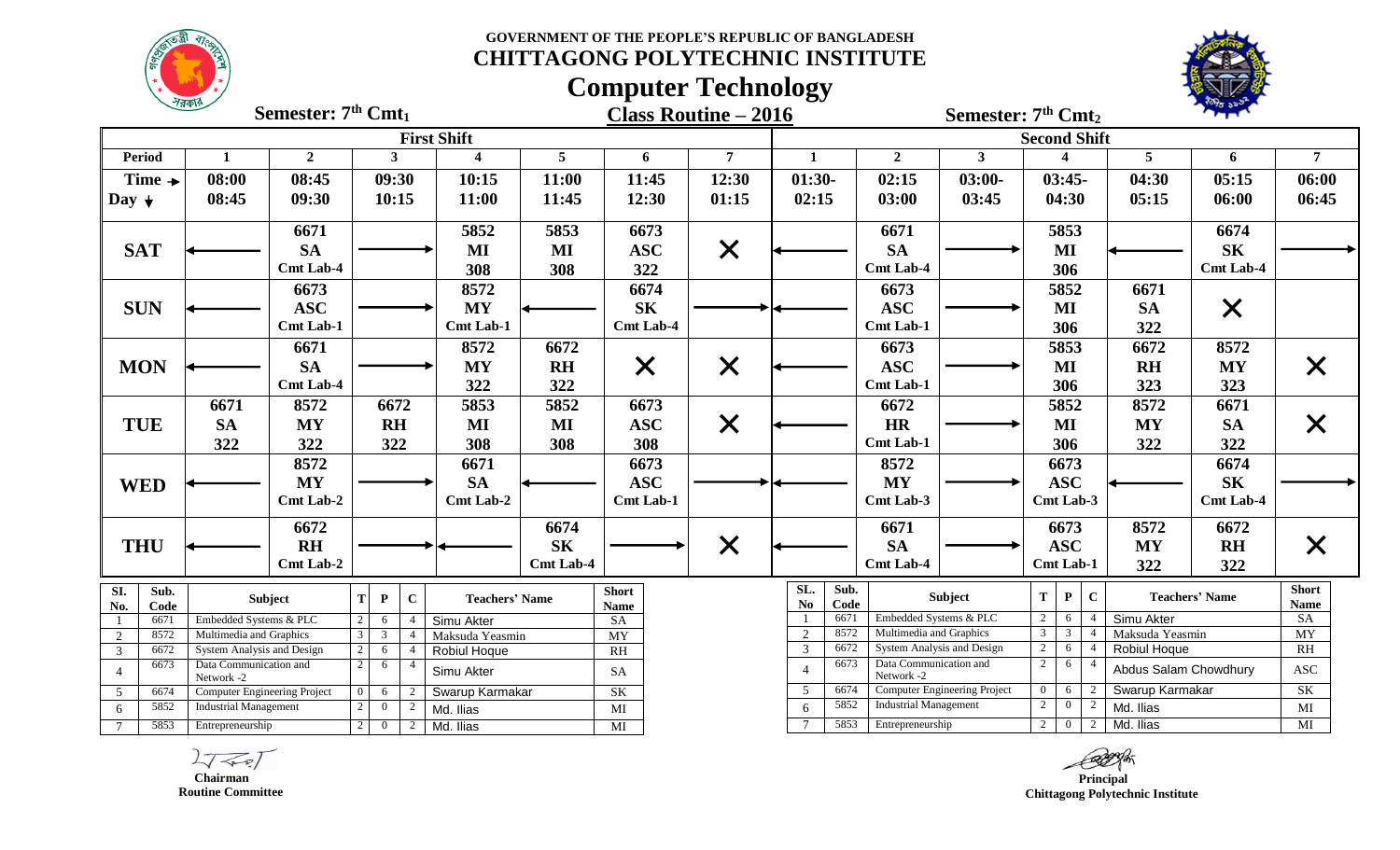



 **Lab / Workshop: Computer Lab - 1** 

**Class Load: 32+28=60**

|                                 |                |                               |                | <b>FIRST SHIFT</b>         |                            |                             |                |                   |                                    |                   | <b>SECOND SHIFT</b>         |                                   |                |                |
|---------------------------------|----------------|-------------------------------|----------------|----------------------------|----------------------------|-----------------------------|----------------|-------------------|------------------------------------|-------------------|-----------------------------|-----------------------------------|----------------|----------------|
| <b>Period</b>                   |                | $\overline{2}$                | 3              | 4                          | 5                          | -6                          | $\overline{7}$ | 1                 | $\overline{2}$                     | 3                 |                             | 5                                 | 6              | 7              |
| <b>Time</b><br>Day $\downarrow$ | 08:00<br>08:45 | 08:45<br>09:30                | 09:30<br>10:15 | 10:15<br>11:00             | 11:00<br>11:45             | 11:45<br>12:30              | 12:30<br>01:15 | $01:30-$<br>02:15 | 02:15<br>03:00                     | $03:00-$<br>03:45 | $03:45-$<br>04:30           | 04:30<br>05:15                    | 05:15<br>06:00 | 06:00<br>06:45 |
| <b>SAT</b>                      |                | 6659<br>$5/MT-B$<br><b>MY</b> |                |                            |                            |                             |                |                   | 6642<br>4/4Cmt<br><b>HR</b>        |                   |                             | 6621<br>$2/CT-B$<br>MH            |                |                |
| <b>SUN</b>                      |                | 6673<br>7/Cmt<br><b>ASC</b>   |                | 8572<br>7/Cmt<br><b>MY</b> |                            | 6621<br>2/Cmt<br><b>MH</b>  |                |                   | 6673<br>7/Cmt<br><b>ASC</b>        |                   |                             | 6632<br>$4/CT - A$<br><b>NK</b>   |                |                |
| <b>MON</b>                      |                | 6632<br>$4/CT-A$<br><b>NK</b> |                |                            | 6659<br>$5/MT-A$<br>MH     |                             |                |                   | 6673<br>7/Cmt<br><b>ASC</b>        |                   |                             |                                   |                |                |
| TUE                             |                | 6632<br>$4/CT-B$<br><b>NK</b> |                |                            | 6621<br>$2/ET-A$<br>HR     |                             |                |                   | 6672<br>7/Cmt<br>$R$ H             |                   |                             | 6659<br>5/Ent<br>S <sub>K</sub>   |                |                |
| <b>WED</b>                      |                | 6621<br>$2/MT-B$<br><b>SK</b> |                | 6652<br>5/Cmt<br><b>MY</b> |                            | 6673<br>7/Cmt<br><b>ASC</b> |                |                   | 6659<br>$7/ET-A$<br><b>HR</b>      |                   |                             | 6659<br>$7/MT-B$<br>$\mathbf{AK}$ |                |                |
| <b>THU</b>                      |                |                               |                |                            | 6659<br>5/Ent<br><b>SA</b> |                             |                |                   | 6659<br>$7/ET-B$<br>R <sub>H</sub> |                   | 6674<br>7/Cmt<br><b>ASC</b> |                                   |                |                |

 $2777$ 

 **Chairman Routine Committee**

 **Principal Chittagong Polytechnic Institute**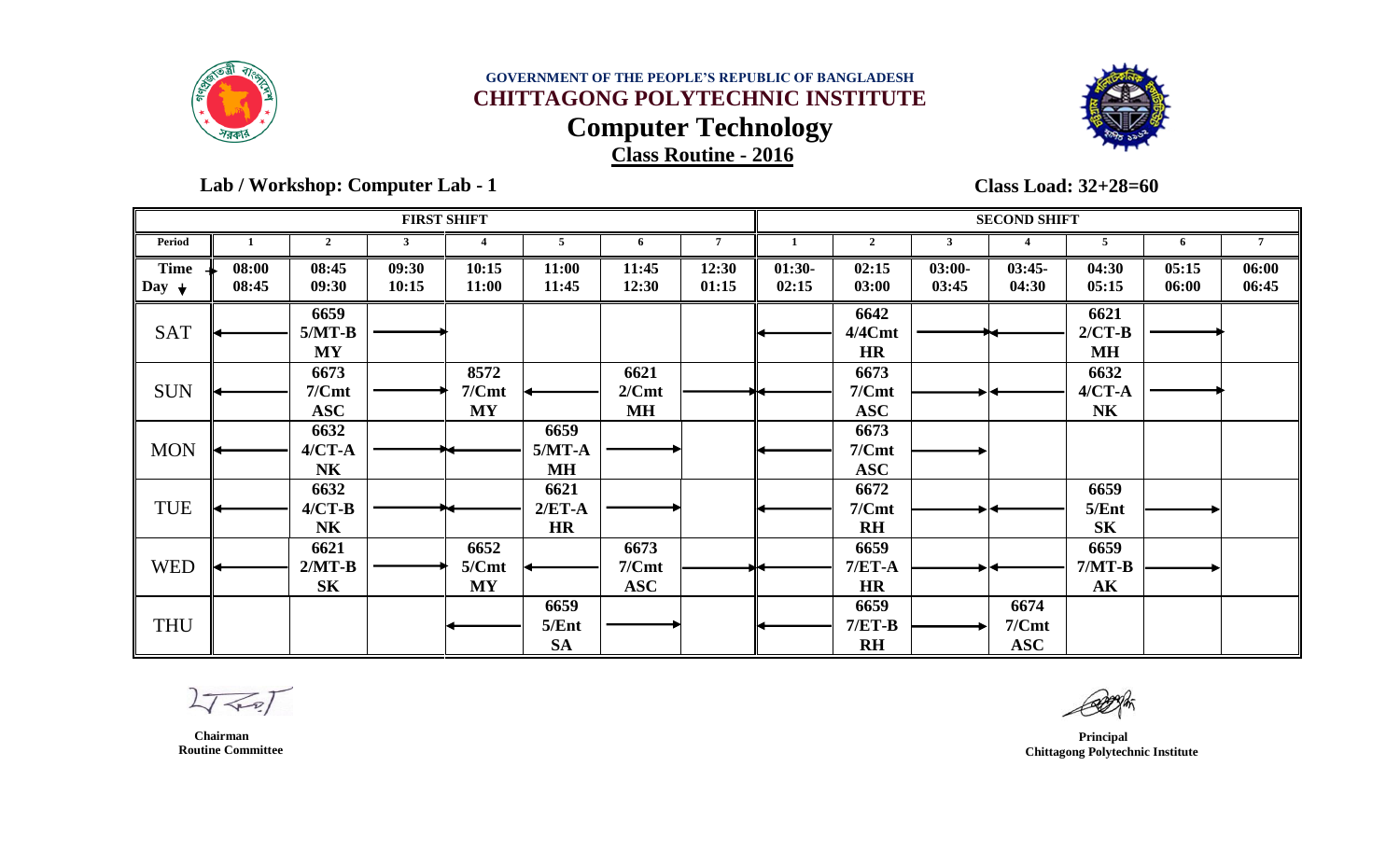



 **Lab / Workshop: Computer Lab - 2** 

**Class Load: 37+35=72**

|                           |                |                        |                | <b>FIRST SHIFT</b> |                |                |                |                   |                |                   | <b>SECOND SHIFT</b> |                |                  |                 |
|---------------------------|----------------|------------------------|----------------|--------------------|----------------|----------------|----------------|-------------------|----------------|-------------------|---------------------|----------------|------------------|-----------------|
| Period                    |                | $\boldsymbol{2}$       | 3              |                    | 5              | 6              | $\overline{7}$ |                   | $\overline{2}$ | $\mathbf{3}$      |                     | 5              | 6                | $7\overline{ }$ |
| <b>Time</b><br>$\log_{1}$ | 08:00<br>08:45 | 08:45<br>09:30         | 09:30<br>10:15 | 10:15<br>11:00     | 11:00<br>11:45 | 11:45<br>12:30 | 12:30<br>01:15 | $01:30-$<br>02:15 | 02:15<br>03:00 | $03:00-$<br>03:45 | $03:45-$<br>04:30   | 04:30<br>05:15 | 05:15<br>06:00   | 06:00<br>06:45  |
| <b>SAT</b>                |                | 6654<br>5/Cmt          |                |                    | 6621<br>2/Envt |                |                |                   | 6651<br>5/Cmt  |                   | 5840<br>5/Cmt       |                | 6621<br>$2/MT-B$ |                 |
|                           |                | TK                     |                |                    | N <sub>K</sub> |                |                |                   | M <sub>H</sub> |                   | <b>SKD</b>          |                | $\mathbf{AK}$    |                 |
|                           |                | 6631                   |                |                    |                | 8551           |                |                   | 6621           |                   |                     | 6653           |                  | 6654            |
| <b>SUN</b>                |                | 4/Cmt                  |                |                    |                | 5/Cmt          |                |                   | 2/Cmt          |                   |                     | 5/Cmt          |                  | 5/Cmt           |
|                           |                | <b>MH</b>              |                |                    |                | <b>ASC</b>     |                |                   | <b>SA</b>      |                   |                     | <b>SK</b>      |                  | TK              |
|                           |                | 6651                   |                |                    | 6621           |                |                |                   |                |                   |                     |                |                  |                 |
| <b>MON</b>                |                | 5/Cmt                  |                |                    | 2/Envt         |                |                |                   |                |                   |                     |                |                  |                 |
|                           |                | <b>MH</b>              |                |                    | <b>NK</b>      |                |                |                   |                |                   |                     |                |                  |                 |
|                           |                | 6621                   |                |                    | 6621           |                |                |                   | 6653           |                   |                     | 6645           |                  |                 |
| <b>TUE</b>                |                | $2/CT-B$               |                |                    | $2/MT-B$       |                |                |                   | 5/Cmt          |                   |                     | 4/Cmt          |                  |                 |
|                           |                | $\mathbf{A}\mathbf{K}$ |                |                    | S <sub>K</sub> |                |                |                   | S <sub>K</sub> |                   |                     | $\mathbf{AK}$  |                  |                 |
|                           |                | 8572                   |                | 6671               |                | 6654           |                |                   | 6621           |                   |                     | 6621           |                  |                 |
| <b>WED</b>                |                | 7/Cmt                  |                | 7/Cmt              |                | 5/Cmt          |                |                   | $2/CT-A$       |                   |                     | 2/Envt         |                  |                 |
|                           |                | <b>MY</b>              |                | <b>SA</b>          |                | TK             |                |                   | $\mathbf{AK}$  |                   |                     | <b>SA</b>      |                  |                 |
|                           |                | 6672                   |                |                    | 6632           |                |                |                   | 6631           |                   |                     |                | 6621             |                 |
| <b>THU</b>                |                | 7/Cmt                  |                |                    | $4/CT - A$     |                |                |                   | 4/Cmt          |                   |                     |                | 2/Cmt            |                 |
|                           |                | R <sub>H</sub>         |                |                    | N <sub>K</sub> |                |                |                   | M <sub>H</sub> |                   |                     |                | <b>SA</b>        |                 |

 $2777$ 

 **Principal Chittagong Polytechnic Institute**

 **Chairman Routine Committee**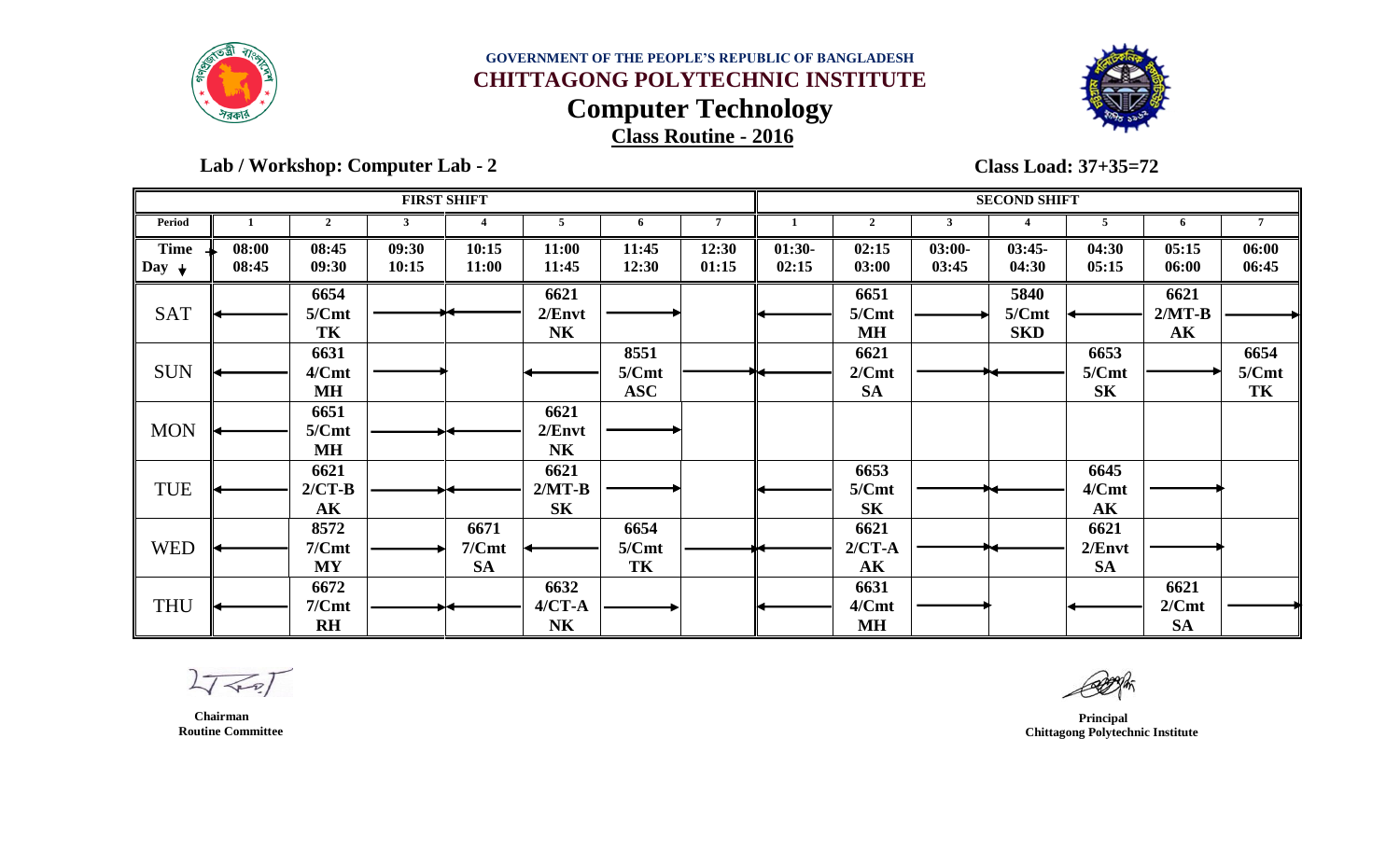



 **Lab / Workshop: Computer Lab - 3** 

**Class Load: 37+32=69**

|                                 |                |                                 | <b>FIRST SHIFT</b> |                     |                                         |                             |                |                   |                                     |                   | <b>SECOND SHIFT</b>         |                             |                            |                |
|---------------------------------|----------------|---------------------------------|--------------------|---------------------|-----------------------------------------|-----------------------------|----------------|-------------------|-------------------------------------|-------------------|-----------------------------|-----------------------------|----------------------------|----------------|
| Period                          |                | $\mathcal{D}$                   |                    |                     |                                         | 6                           | $\overline{7}$ |                   | $\mathbf{2}$                        |                   |                             |                             | 6                          | 7              |
| <b>Time</b><br>Day $\downarrow$ | 08:00<br>08:45 | 08:45<br>09:30                  | 09:30<br>10:15     | 10:15<br>11:00      | 11:00<br>11:45                          | 11:45<br>12:30              | 12:30<br>01:15 | $01:30-$<br>02:15 | 02:15<br>03:00                      | $03:00-$<br>03:45 | $03:45-$<br>04:30           | 04:30<br>05:15              | 05:15<br>06:00             | 06:00<br>06:45 |
| <b>SAT</b>                      |                | 6642<br>4/Cmt<br><b>HR</b>      |                    |                     | 6621<br>$2/MT-A$<br>$R$ H               |                             |                |                   | 6632<br>$4/CT - A$<br>$\mathbf{AK}$ |                   |                             |                             |                            |                |
| <b>SUN</b>                      |                | 6621<br>2/PT<br><b>NK</b>       |                    |                     | 6632<br>$4/CT-B$<br>N <sub>K</sub>      |                             |                |                   | 8551<br>5/Cmt<br><b>HR</b>          |                   |                             | 6659<br>$5/MT-A$<br>TK      |                            |                |
| <b>MON</b>                      |                | 6642<br>4/Cmt<br><b>HR</b>      |                    |                     | 6653<br>5/Cmt<br><b>SK</b>              |                             |                |                   | 6632<br>$4/CT-B$<br>$R$ H           |                   |                             | 6642<br>4/4Cmt<br><b>HR</b> |                            |                |
| TUE                             |                | 6653<br>5/Cmt<br>S <sub>K</sub> |                    |                     | 6645<br>4/Cmt<br>$\mathbf{A}\mathbf{K}$ |                             |                |                   | 6621<br>2/PT<br>N <sub>K</sub>      |                   |                             |                             | 6654<br>5/Cmt<br>TK        |                |
| <b>WED</b>                      |                | 6659<br>$7/ET-B$<br>$R$ H       |                    |                     | 6621<br>$2/CT-A$<br><b>HR</b>           |                             |                |                   | 8572<br>7/Cmt<br><b>MY</b>          |                   | 6673<br>7/Cmt<br><b>ASC</b> |                             | 8551<br>5/Cmt<br><b>HR</b> |                |
| <b>THU</b>                      |                | 6659<br>$7/ET-A$<br>HR          |                    | 6654<br>5/Cmt<br>TK |                                         | 8551<br>5/Cmt<br><b>ASC</b> |                |                   | 6654<br>5/Cmt<br>TK                 |                   | 6652<br>5/Cmt<br><b>MY</b>  |                             |                            |                |

 $2777$ 

 **Principal Chittagong Polytechnic Institute**

 **Chairman Routine Committee**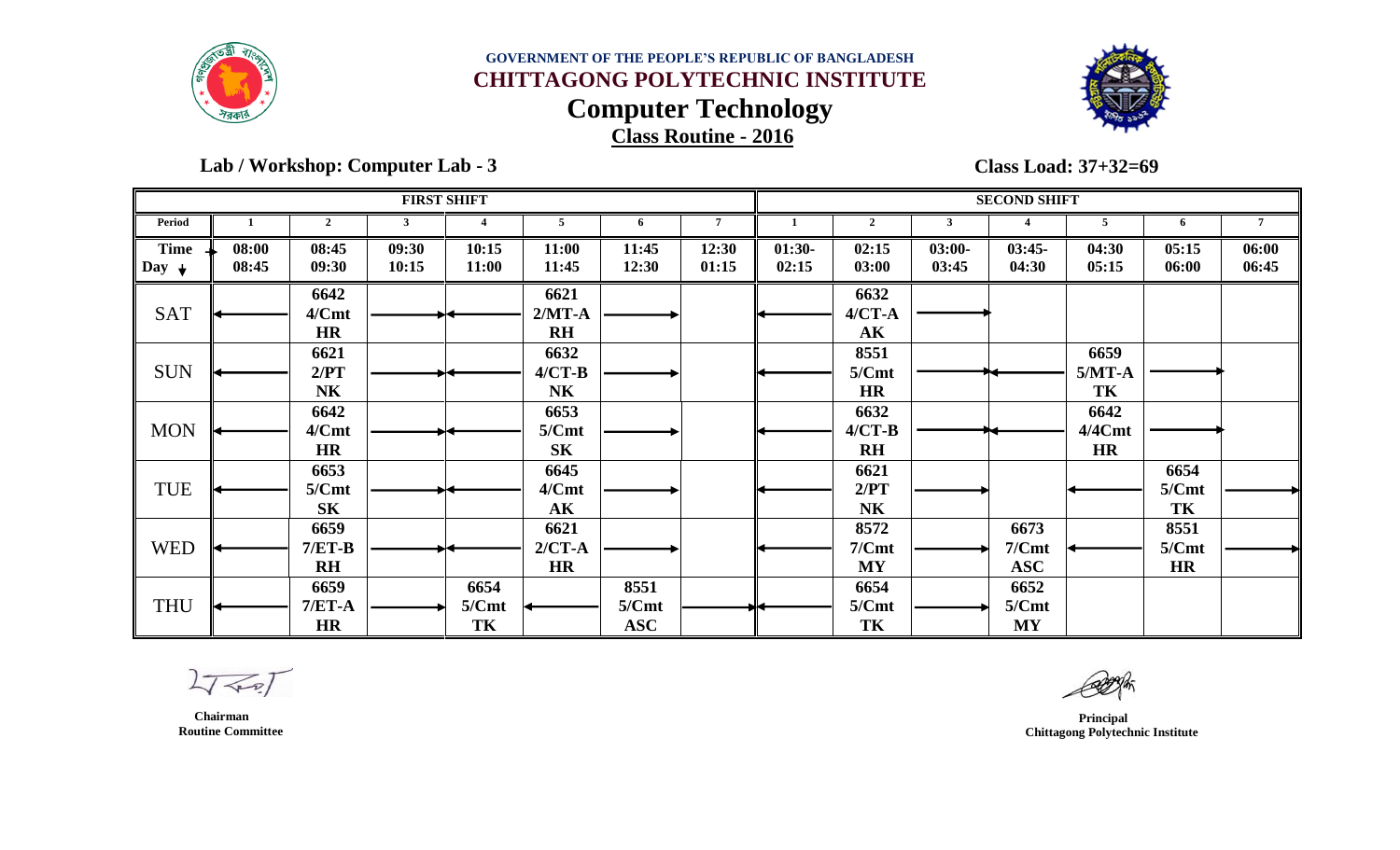



 **Lab / Workshop: Computer Lab - 4** 

**Class Load: 33+30=63**

|                                 |                |                                         |                | <b>FIRST SHIFT</b> |                                         |                               |                |                   |                                |                   | <b>SECOND SHIFT</b> |                           |                                 |                |
|---------------------------------|----------------|-----------------------------------------|----------------|--------------------|-----------------------------------------|-------------------------------|----------------|-------------------|--------------------------------|-------------------|---------------------|---------------------------|---------------------------------|----------------|
| Period                          |                | $\overline{2}$                          | 3              |                    | 5                                       | 6                             | $\overline{7}$ |                   | $\overline{2}$                 | $\mathbf{3}$      |                     | 5                         | 6                               | 7              |
| <b>Time</b><br>Day $\downarrow$ | 08:00<br>08:45 | 08:45<br>09:30                          | 09:30<br>10:15 | 10:15<br>11:00     | 11:00<br>11:45                          | 11:45<br>12:30                | 12:30<br>01:15 | $01:30-$<br>02:15 | 02:15<br>03:00                 | $03:00-$<br>03:45 | $03:45-$<br>04:30   | 04:30<br>05:15            | 05:15<br>06:00                  | 06:00<br>06:45 |
| <b>SAT</b>                      |                | 6671<br>7/Cmt<br><b>SA</b>              |                |                    |                                         | 6621<br>$2/ET-A$<br><b>HR</b> |                |                   | 6671<br>7/Cmt<br><b>SA</b>     |                   |                     |                           | 6674<br>7/Cmt<br>S <sub>K</sub> |                |
| <b>SUN</b>                      |                | 6621<br>$2/CT-B$<br>$\mathbf{AK}$       |                |                    |                                         | 6674<br>7/Cmt<br><b>SK</b>    |                |                   | 6645<br>4/Cmt<br>$\mathbf{AK}$ |                   |                     | 6621<br>$2/ET-A$<br>$R$ H |                                 |                |
| <b>MON</b>                      |                | 6671<br>7/Cmt<br><b>SA</b>              |                |                    |                                         |                               |                |                   | 6652<br>5/Cmt<br><b>MY</b>     |                   |                     | 6621<br>$2/ET-B$<br>TK    |                                 |                |
| TUE                             |                | 6632<br>4/Ent<br>TK                     |                |                    | 6621<br>$2/ET-A$<br><b>HR</b>           |                               |                |                   | 6621<br>2/Envt<br><b>SA</b>    |                   |                     |                           |                                 |                |
| <b>WED</b>                      |                | 6621<br>2/PT<br>N <sub>K</sub>          |                |                    | 6645<br>4/Cmt<br>$\mathbf{A}\mathbf{K}$ |                               |                |                   | 6621<br>$2/ET-B$<br>TK         |                   |                     |                           | 6674<br>7/Cmt<br>S <sub>K</sub> |                |
| <b>THU</b>                      |                | 6652<br>5/Cmt<br>$\mathbf{M}\mathbf{Y}$ |                |                    | 6674<br>7/Cmt<br>S <sub>K</sub>         |                               |                |                   | 6671<br>7/Cmt<br><b>SA</b>     |                   |                     |                           |                                 |                |

 $2777$ 

 **Principal Chittagong Polytechnic Institute**

 **Chairman Routine Committee**